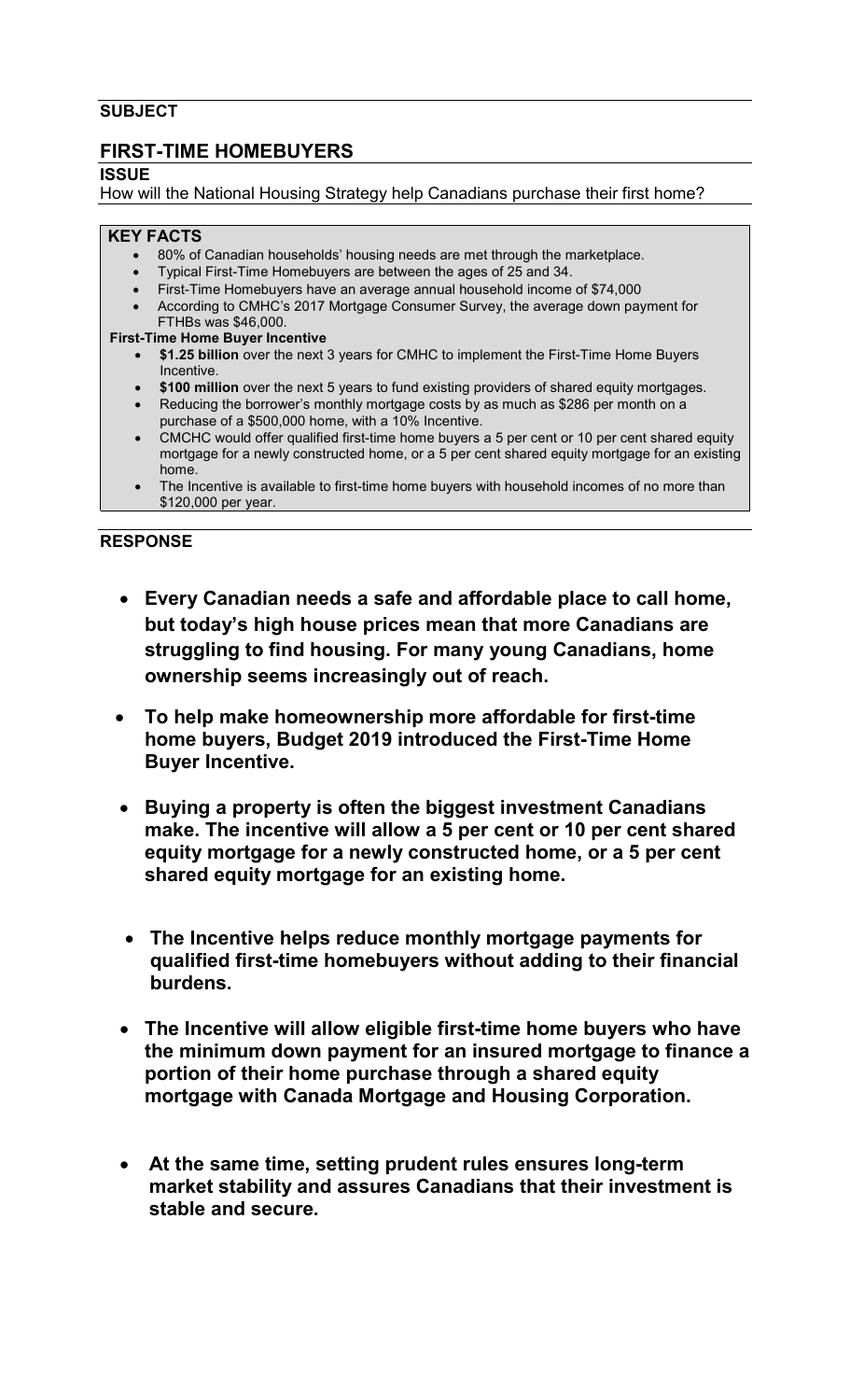### **BACKGROUND**

The housing needs of some 80 per cent of Canadian households are being met through the marketplace, supported by the government through CMHC commercial mortgage loan insurance and securitization activities, as well as guarantees of private mortgage insurers.

Typical First-Time Homebuyers are between the ages of 25 and 34, early in their careers, with average annual household incomes of \$74,000, and limited wealth accumulation.

#### **First-Time Home Buyers Incentive**

The Incentive allow eligible first-time home buyers who have the minimum down payment for an insured mortgage to apply to finance a portion of their home purchase through a shared equity mortgage with Canada Mortgage and Housing Corporation (CMHC) who is acting as program administrator on behalf of the Government of Canada.

Since no ongoing repayments would be required with the Incentive, Canadian families would have lower monthly mortgage payments. For example, if a borrower purchases a new \$500,000 home with a 5 per cent down payment and a 10 percent CMHC shared equity mortgage (\$50,000), the borrower's total mortgage size would be reduced from \$475,000 to \$425,000, reducing the borrower's monthly mortgage costs by as much as \$286 per month. Terms and conditions for the First-Time Home Buyer Incentive can be access on the website of CMHC at [www.placetocallhome.ca/fthbi.](https://www.placetocallhome.ca/fthbi/first-time-homebuyer-incentive?utm_source=vanity&utm_medium=redirect&utm_campaign=fthbi) 

CMHC would offer qualified first-time home buyers a 5 per cent or a 10 per cent shared equity mortgage for a newly constructed home, or a 5 per cent shared equity mortgage for an existing home. The larger shared equity mortgage for newly constructed homes could help encourage the supply of new homes needed to address housing shortages in Canada, particularly in our largest cities.

The First-Time Home Buyer Incentive would include eligibility criteria to ensure that the program helps those with legitimate needs while ensuring that participants are able to afford the homes they purchase. The Incentive would be available to first-time home buyers with qualified incomes of no more than \$120,000 per year. At the same time, participants' insured mortgage and the Incentive amount cannot be greater than four times the participants' annual qualifying income.

We do not expect the FTHBI's inflation effect to be beyond a maximum of 0.2-0.4 per cent.

Limiting house price inflation will keep housing more affordable, more so than some of the other suggested policy and regulatory changes. For example, a reduction of one per cent in the mortgage insurance stress test or an extended amortization limit of 30 years would have added to indebtedness and resulted in house price inflation of five to six times more than this maximum.